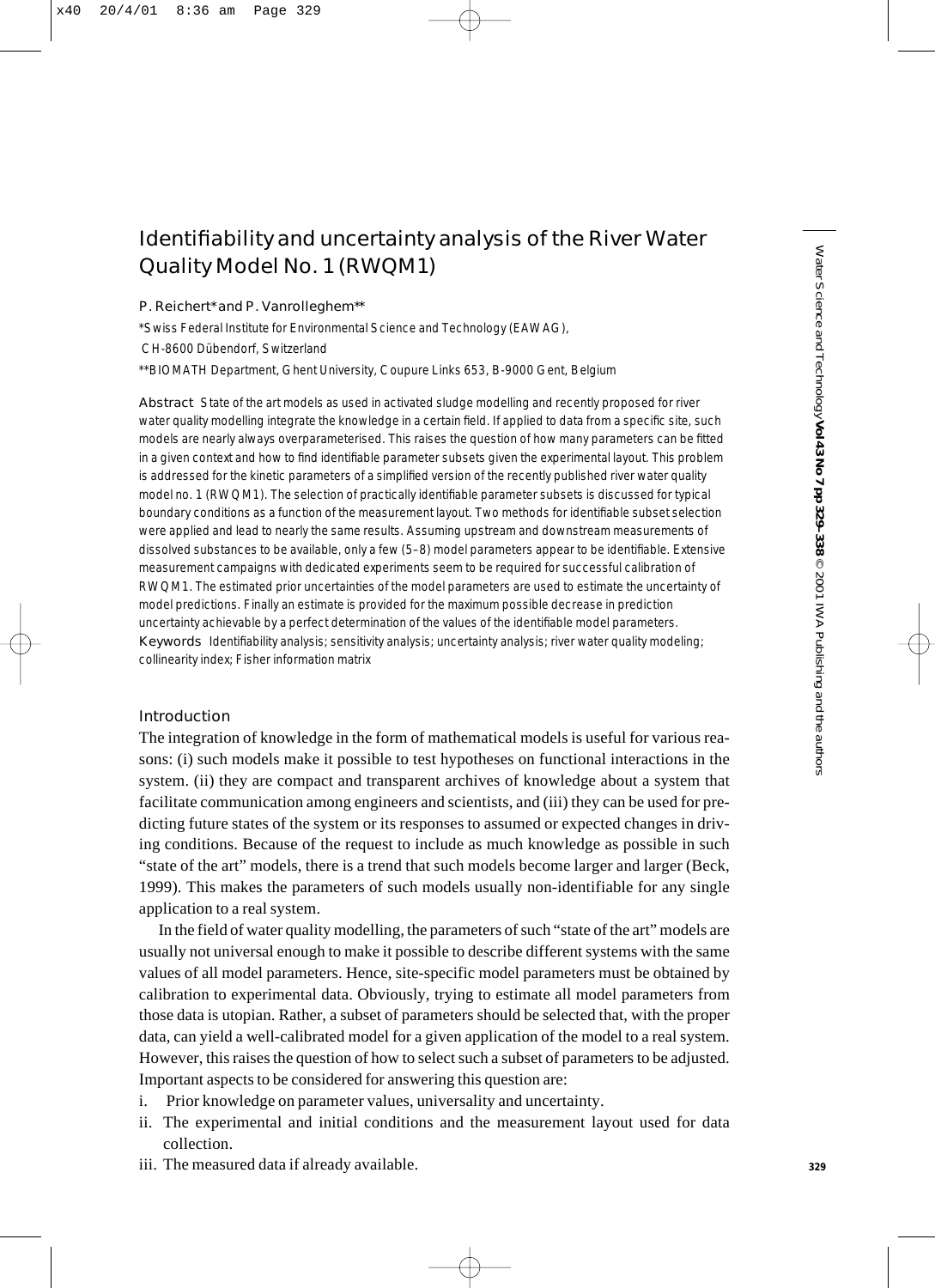iv. Information on the identifiability of model parameters for the given measurement layout (the model structure is assumed to be given; the aspect of structural uncertainty is not addressed here).

Most of the techniques designed to find practically identifiable subsets of model parameters for a given model structure and a given experimental layout are based on an investigation of sensitivity functions. However, there are different possibilities of how to apply techniques of this class. Graphical analyses of sensitivity functions (Holmberg, 1982; Reichert *et al.*, 1995) are only possible for very simple models. For this reason we concentrate on numeric criteria for magnitude and approximate linear dependence of sensitivity functions (Belsley, 1991; Brun *et al.*, 2001) and on techniques based on scalar functions calculated from the Fisher information matrix (Walter and Pronzato, 1990; Söderström and Stoica, 1989; Weijers and Vanrolleghem, 1997; Hidalgo and Ayesa, 2001).

In order to summarise the knowledge about modelling of oxygen and the most important nutrients in rivers, to introduce a basis for scientific exchange, and to facilitate practical application of river water quality modeling, Shanahan *et al.* (2001), Reichert *et al.* (2001) and Vanrolleghem *et al.* (2001) introduced the river water quality model no. 1 (RWQM1). It is obvious (and clarified by the two field studies by Borchardt and Reichert (2001) and Reichert (2001)) that this model belongs to the category of models that are too large for a unique parameter identification in a typical field application. Because this model will possibly be applied to various field studies, it is important to know for which parameters information can be gained under which measurement layout and how large the uncertainties of the model predictions can be expected to be. It is the goal of this paper to give answers to these questions for a typical river and for typical measurement layouts and to demonstrate methodically how such answers could be found for other situations. We concentrate in this analysis on the kinetic part of the model because the uncertainties are larger than in the stoichiometric part. Nevertheless, an analysis of the stoichiometric part is also of interest. Such an analysis is also in progress.

The paper is structured as follows. First, the techniques used for selecting identifiable parameter subsets and for uncertainty analysis are briefly reviewed. Then the submodel of the RWQM1 used for the analyses is introduced and the measurement layouts are discussed. Then the results of identifiability and uncertainty analyses are presented and discussed. Finally, the key results are summarized and conclusions are drawn.

## **Techniques**

# Selection of subsets of identifiable model parameters

In this section, we briefly review and compare two recently proposed techniques for identifiable parameter subset selection for large environmental simulation models. The first technique was proposed and applied to the activated sludge wastewater treatment model no. 1 (Henze *et al.*, 2000) by Weijers and Vanrolleghem (1997). The second technique was proposed and illustrated by Brun *et al.* (2000) and it was applied to modelling oxygen, nutrient and plankton dynamics in Lake Zürich (Omlin *et al.*, 2000a) by Omlin *et al.* (2000b) and to biological phosphorus removal in activated sludge systems by Brun *et al.* (2001).

We assume the outputs of a deterministic model be described by the function

 $y(\theta)$  (1)

where  $y = (y_1, ..., y_n)^T$  is the vector of model outcomes that correspond to the measured output variables and  $\mathbf{\theta} = (\theta_1, ..., \theta_m)^T$  is the vector of model parameters. Note that for statespace models Eq. (1) combines the state equations with the observation equations. In addition to the deterministic model, Eq. (1) also contains the experimental layout specifying which variables are measured at which points in space and time. The observation vector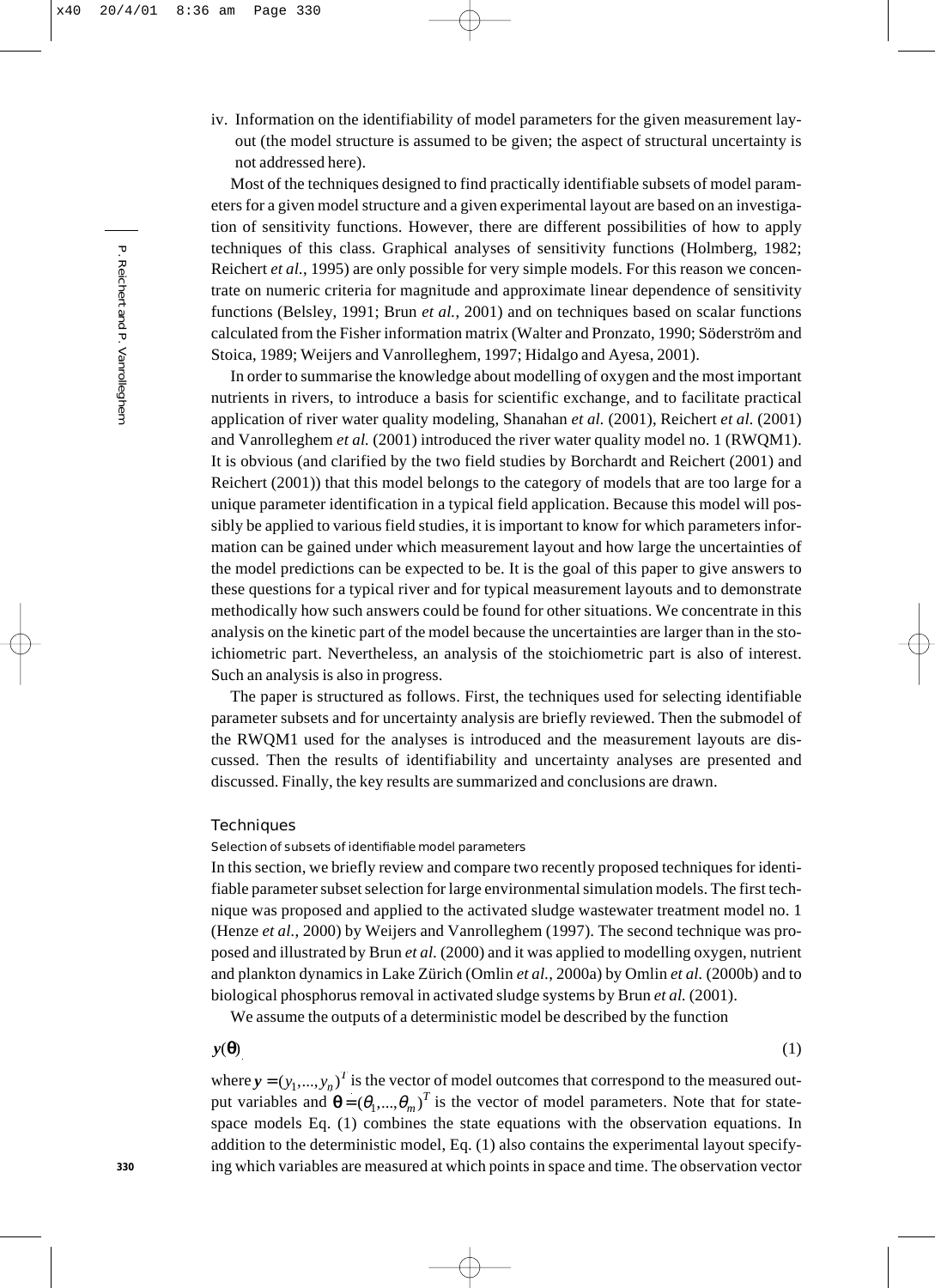*y* contains all observed variables at all observation locations in space and time. The mathematical form of the model is not relevant. It can consist of algebraic equations, ordinary or partial differential equations and/or integral equations.

Both techniques for the selection of identifiable model parameter subsets are based on sensitivity functions. It is useful to define the following two nondimensional sensitivity functions

$$
s_{i,j} = \frac{\Delta \theta_j}{sc_i} \frac{\partial y_i}{\partial \theta_j}, \quad \tilde{s}_{i,j} = \frac{s_{i,j}}{\sqrt{\sum_{k=1}^n s_{k,j}^2}},
$$
(2)

the matrices  $S = (s_{i,j})$  and  $\tilde{S} = (\tilde{s}_{i,j})$ , and the column vectors

$$
s_j = (s_{i,j},...,s_{n,j})^T
$$
 and  $\tilde{s}_j = (\tilde{s}_{i,j},...,\tilde{s}_{n,j})^T$ .

Note that the vectors  $\tilde{s}_j$  are constructed from by normalisation:  $\tilde{s}_j = s_j / ||\tilde{s}_j||$ . The dimensional scaling parameters in Eq. (2), ∆θ*<sup>j</sup>* and *sci* , are very important for the analysis. ∆θ*j* represents the uncertainty range of the parameter  $\theta_i$  according to prior knowledge and is a characteristic scale of the variable *yi* . In this paper, ∆θ*j* is assessed by dividing the model parameters into three uncertainty classes by prior knowledge and provide relative uncertainties. If no prior knowledge on parameter uncertainty is available, the parameter value itself can be used for ∆θ*<sup>j</sup>* . This results in an analysis of the same relative identifiability of the model parameters. The parameters  $sc<sub>i</sub>$  represent typical magnitudes of the variables  $y<sub>i</sub>$ . Here, we use the inflow concentration of the substance represented by  $y_i$ . A reasonable alternative for *sci* would be the measurement accuracy of *yi* . If the number of measurements for different variables differ significantly, this could also be considered by an appropriate choice of the scaling factor. Note that the normalised sensitivity functions,  $\tilde{s}_j$  are independent of  $\Delta\theta_j$  and of a common multiplicative factor in all  $\mathit{sc}_i$ .

Poor identifiability of model parameters can be caused by a small sensitivity of the model results to a parameter, or by an approximate linear dependence of sensitivity functions of the results with respect to the parameters.

The technique proposed by Brun *et al.* (2000) is based on two different $\tilde{s}_j$  measures of sensitivity and "compensability" to quantify the two problems separately. First a sensitivity ranking of parameters is done using

$$
\delta_j^{msqr} = \sqrt{\frac{1}{n} \sum_{i=1}^n s_{i,j}^2} = \frac{1}{\sqrt{n}} \|\mathbf{s}_j\| \quad \text{or} \quad \delta_j^{mabs} = \frac{1}{n} \sum_{i=1}^n |s_{i,j}|.
$$
 (3)

Then the "compensability" is quantified for interesting parameter subsets by the "collinearity index"

$$
\gamma(\mathbf{\Theta}) = \frac{1}{\min_{\|\boldsymbol{\beta}\| = 1} \|\tilde{s}_1 \boldsymbol{\beta}_1 + \mathsf{L} + \tilde{s}_m \boldsymbol{\beta}_m\|} = \frac{1}{\min_{\|\boldsymbol{\beta}\| = 1} \|\tilde{s}\mathbf{\beta}\|} = \frac{1}{\sqrt{\min\left(\mathit{EV}[\tilde{s}^T \tilde{s}]\right)}}
$$
(4)

which quantifies the minimum achievable norm of a linear combination of the normalised sensitivity functions with normalised coefficients (γ is unity for linearly independent sensitivity functions and approaches infinity with increasing degree of dependence). Note that the γs are characteristics of a single parameter whereas the  $\delta s$  give information on problems due to "compensability" within the subset of parameters.

A set of identifiable parameters is constructed from the sensitivity ranking by starting with the most sensitive parameter and adding less sensitive parameters unless the collinearity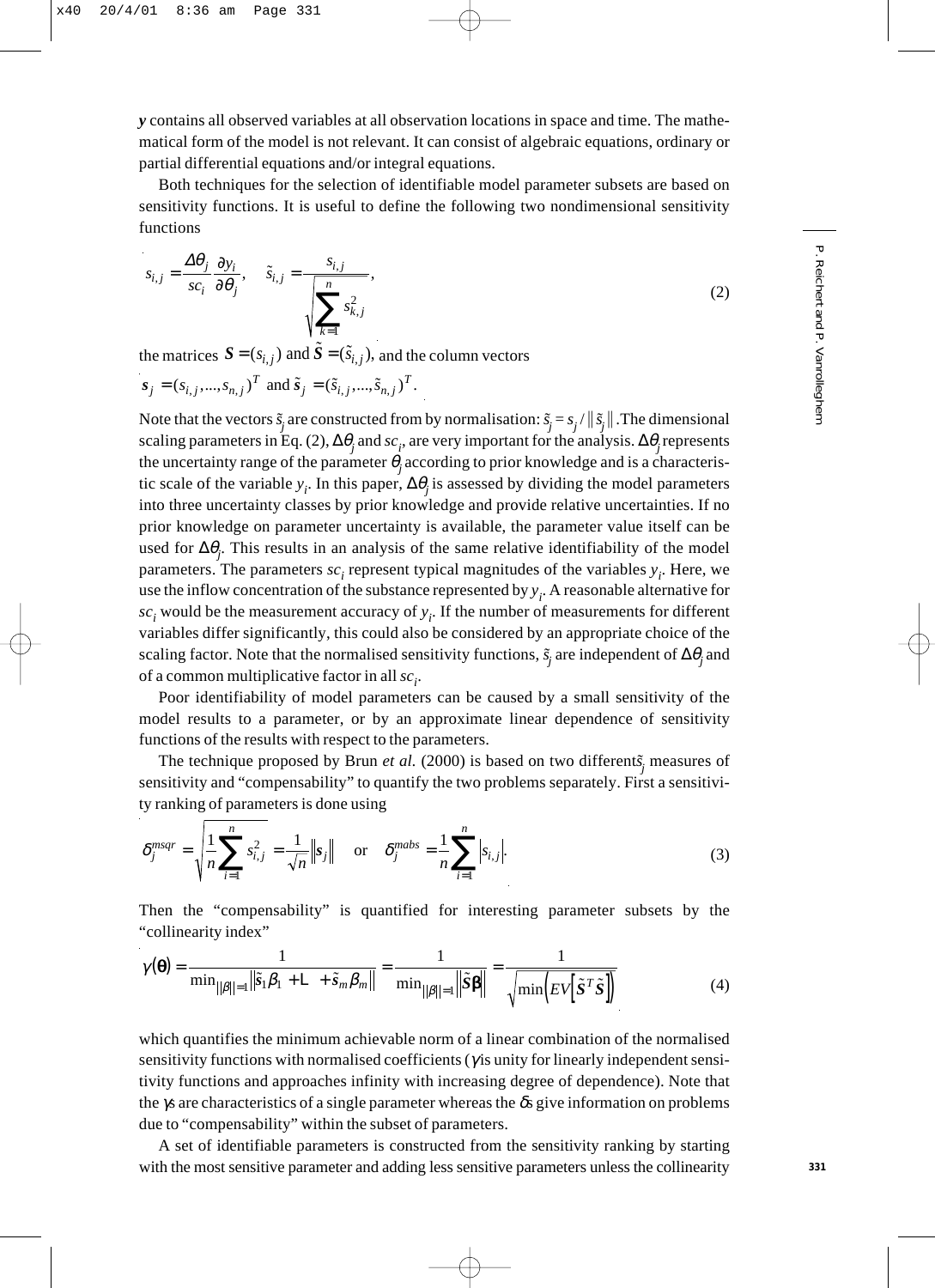index becomes too large (larger than a threshold of the order of 10 to 15). Parameters that lead to a too severe increase in the collinearity index are omitted and the procedure continues until either no additional parameter is found that leads to a moderate value of the collinearity index or the sensitivity becomes too small. This technique can be viewed as a quantification of the visual assessment of sensitivity functions (Holmberg, 1982, Reichert *et al.*, 1995; and many more). It does not depend on statistical assumptions with regard to parameter estimation. However, for least squares estimation,  $\delta_j^{msgr}$  is the more logical choice in Eq. (3).

The technique proposed by Weijers and Vanrolleghem (1997) also starts with a sensitivity ranking that we will perform with the same measure (3) as for the technique described above. The ranking is, however, only used for a preliminary selection of a set of about 15 parameters (depending on the problem) and final subset selection from those parameters is done by a criterion based on the determinant or the condition number of the Fisher information matrix (FIM):

(we calculate the Fisher information matrix using the same scaling as used above). The first

$$
cn = \sqrt{\frac{\max(EV[S^TS])}{\min(EV[S^TS])}}
$$
 or  $\sqrt{\det[S^TS]}$  (5)

measure, *cn*, in (5) is a measure of the shape, the second is a measure of the size of the confidence region (small size for large values of det) if the parameters would have been estimated by the method of least squares.

Both techniques described above are local analyses that use only derivatives of model results with respect to model parameters for a specified set of parameter values. The techniques can be extended to regional or global analyses by calculating the results for a suitable sample of parameter values (Weijers and Vanrolleghem 1997). Weijers and Vanrolleghem (1997) did not provide critical values for *cn* or the  $\sqrt{\det}$ , but rather applied routine parameter estimation algorithms to find out at what set size convergence problems started to occur. In this study, however, it is attempted to provide a more universal measure by calculating the 2*m*th root of the determinant of FIM, where *m* is the number of parameters in the set. This corresponds to an effective extension of the confidence region in one dimension.

## Uncertainty analysis

Uncertainty analysis is most often done by linear error propagation or by Monte Carlo simulation (Hammersley and Handscomb, 1964; Rubinstein, 1981). The advantage of linear error propagation is its computational efficiency. If the sensitivity functions have already been calculated for identifiability analysis according to Eq. (2) no further simulations are required to get an error estimate. However, if model nonlinearities are significant within the uncertainty range of the parameters, the results of linear error propagation are inaccurate. Monte Carlo simulation is a simple technique to consider nonlinearity. However, due to the very large number of simulations required, this technique is computationally very demanding. Convergence can be improved by using latin hypercube sampling (McKay *et al.*, 1979).

## Implementation

All simulations were performed with the simulation and data analysis programs AQUASIM (Reichert, 1994; *http://www.aquasim.eawag.ch*) and WEST (Vangheluwe *et al.*, 1998; *http://www.hemmis.be*).

#### Water quality submodel and measurement layouts

As in Reichert (2001) we used a simplified version of the RWQM 1 that is based on constant benthic densities of bacteria, algae and consumers. Similarly to Omlin *et al.* (2000a, b)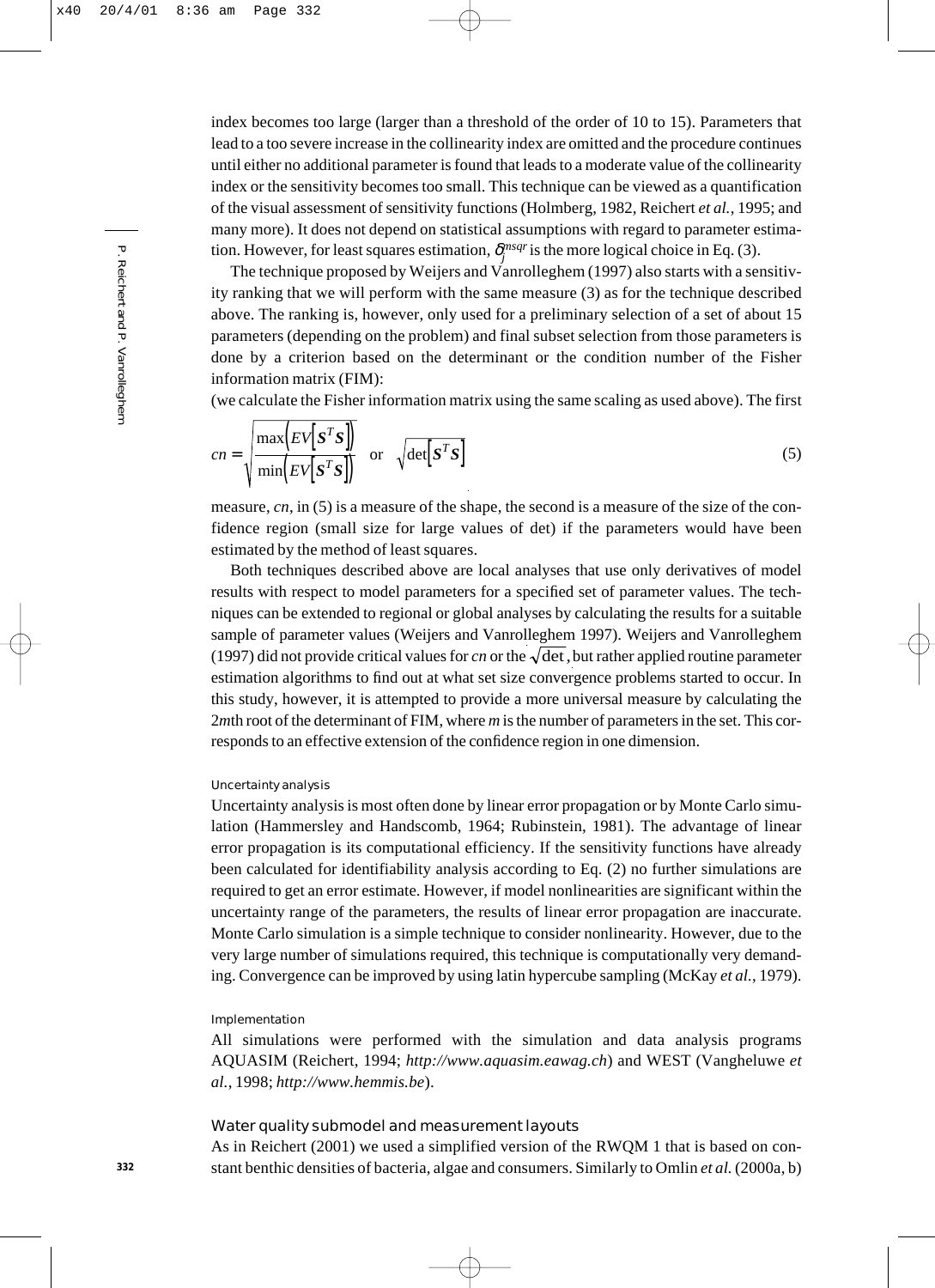|                                         |        | Uncertainty    |       |                                     |                                                             |      | Uncertainty |                 |                    |                                                    |                | Uncertainty    |                 |                            |  |
|-----------------------------------------|--------|----------------|-------|-------------------------------------|-------------------------------------------------------------|------|-------------|-----------------|--------------------|----------------------------------------------------|----------------|----------------|-----------------|----------------------------|--|
| Name                                    | Value  | cl.            | range | Unit                                | Name                                                        |      |             | Value cl. range | Unit               | Name                                               |                |                | Value cl. range | Unit                       |  |
| $k_{\text{death, ALG,20}}$              | 0.1    | 3              | 0.050 | $d^{-1}$                            | $k_{hyd,20}$                                                | 3    | 3           | 1.5             | $d^{-1}$           | K <sub>resp, H, anox, 20</sub>                     | 0.1            | 3              | 0.05            | $d^{-1}$                   |  |
| $k_{\text{death},\text{CON},20}$        | 0.05   | 3              | 0.025 | $d^{-1}$                            | $K_1$                                                       | 2000 | 3           | 1000            | W/m <sup>2</sup>   | $k_{resp, N1, 20}$                                 | 0.05           | 3              | 0.025           | $d^{-1}$                   |  |
| $k_{eq,1}$                              | 100000 | 3              | 50000 | $d^{-1}$                            | $K_{N,ALG}$                                                 | 0.1  | 3           | 0.05            | qN/m <sup>3</sup>  | $k_{resp, N2, 20}$                                 | 0.05           | 3              | 0.025           | $d^{-1}$                   |  |
| $\mathsf{k}_{\text{eq},2}$              | 10000  | 3              | 5000  | $d^{-1}$                            | $K_{NH4,ALG}$                                               | 0.1  | 3           | 0.05            | gN/m <sup>3</sup>  | $K_{S,H, \text{aer}}$                              | $\overline{2}$ | 3              | 1               | $g$ COD/m $3$              |  |
| $\mathsf{k}_{\text{eq},\text{N}}$       | 10000  | 3              | 5000  | $d^{-1}$                            | $K_{N,H, \text{aer}}$                                       | 0.2  | 3           | 0.1             | gN/m <sup>3</sup>  | $\mathsf{K}_{\mathsf{S},\mathsf{H},\mathsf{anox}}$ | $\mathfrak{D}$ | 3              | 1               | qCOD/m <sup>3</sup>        |  |
| $k_{eq,P}$                              | 10000  | 3              | 5000  | $d^{-1}$                            | $K_{NH4,N1}$                                                | 0.5  | 3           | 0.25            | qN/m <sup>3</sup>  | $X_{\text{ALG}}$                                   | 500            | 3              | 250             | gCOD/m                     |  |
| $k_{eq,s0}$                             | 2      | 3              | 1     | $d^{-1}$                            | $K_{NO2, H, anox}$                                          | 0.2  | 3           | 0.1             | $gN/m^3$ $X_{CON}$ |                                                    | 100            | 3              | 50              | qCOD/m                     |  |
| $k_{eq,w}$                              | 10000  | 3              | 5000  | $m^3$ /gH/d                         | $K_{NO2,N2}$                                                | 0.5  | 3           | 0.25            | gN/m <sup>3</sup>  | $X_{H}$                                            | 200            | 3              | 100             | qCOD/m                     |  |
| $K_{\text{qro},\text{ALG},20}$          | 2      | 2              | 0.4   | $d^{-1}$                            | $K_{NO3, H, anox}$                                          | 0.5  | 3           | 0.25            | gN/m <sup>3</sup>  | $X_{N1}$                                           | 10             | 3              | 5               | gCOD/m                     |  |
| $K_{\text{gro},\text{CON},20}$          | 0.0002 | 2              |       | $0.00004 \text{ m}^3/\text{gCDD/d}$ | $K_{O2,ALG}$                                                | 0.2  | 3           | 0.1             | gO/m <sup>3</sup>  | $X_{N2}$                                           | 5              | 3              | 2.5             | gCOD/m                     |  |
| $K_{\text{qro},\text{H,}\text{aer},20}$ | 2      | $\mathfrak{p}$ | 0.4   | $d^{-1}$                            | $\rm K_{O2,CON}$                                            | 0.5  | 3           | 0.25            | gO/m <sup>3</sup>  | $X_{S}$                                            | 100            | 3              | 50              | qCOD/m                     |  |
| Kgro, H, anox, 20                       | 1.6    | 2              | 0.32  | $d^{-1}$                            | $K_{O2, H, aer}$                                            | 0.2  | 3           | 0.1             | qO/m <sup>3</sup>  | $\beta_{ALG}$                                      | 0.046          | $\mathcal{P}$  | 0.0092          | $^{\circ}$ C <sup>-1</sup> |  |
| $k_{\text{qro,N1,20}}$                  | 0.8    | 2              | 0.16  | $d^{-1}$                            | $K_{O2,N1}$                                                 | 0.5  | 3           | 0.25            | qO/m <sup>3</sup>  | $\beta_{CON}$                                      | 0.08           | $\overline{2}$ | 0.016           | $\rm ^{o}C^{-1}$           |  |
| $k_{\text{qro,N2,20}}$                  | 1.1    | 2              | 0.22  | $d^{-1}$                            | $K_{O2,N2}$                                                 | 0.5  | 3           | 0.25            | gO/m <sup>3</sup>  | $\beta_H$                                          | 0.07           | $\mathfrak{D}$ | 0.014           | $^{\circ}$ C-1             |  |
| $K_{HPO4,ALG}$                          | 0.02   | 3              | 0.01  | qP/m <sup>3</sup>                   | $k_{resp, ALG, 20}$ 0.1                                     |      | 3           | 0.05            | $d^{-1}$           | $\beta_{\text{hyd}}$                               | 0.07           | $\mathfrak{D}$ | 0.014           | $\circ$ $C^{-1}$           |  |
| $K_{HPO4,N1}$                           | 0.02   | 3              | 0.01  | qP/m <sup>3</sup>                   | $\rm k_{resp,CON,20}$ 0.05                                  |      | 3           | 0.025           | $d^{-1}$           | $\beta_{N1}$                                       | 0.098          | $\overline{2}$ | 0.0196          | $^{\circ}$ C-1             |  |
| $K_{HPO4,N2}$                           | 0.02   | 3              | 0.01  | qP/m <sup>3</sup>                   | $\mathsf{K}_{\mathsf{resp},\mathsf{H},\mathsf{aer},20}$ 0.2 |      | 3           | 0.1             | $d^{-1}$           | $\beta_{N2}$                                       | 0.069          | $\overline{2}$ | 0.0138          | $\rm ^{o}C^{-1}$           |  |

Table 1 Values, uncertainty classes and uncertainty ranges of the conversion model parameters (for an explanation of these model parameters, see Reichert et al., 2001)

Table 2 Values, uncertainty classes and uncertainty ranges of input and system parameters. Light intensity was modelled as *I* = *I*max sin( $\pi$ (0.5+(*t* mod 1*d* – 0.5*d)*/ $t_{\sf light}$ )) for 0.5(1d –  $t_{\sf light}$ )) < *t* mod 1*d* < 0.5(1 +  $t_{\sf light}$ )) and elsewhere 0

|                      |        |    | Uncertainty  |                    |                                                                     |
|----------------------|--------|----|--------------|--------------------|---------------------------------------------------------------------|
| Name                 | Value  | cl | range        | Unit               | Explanation                                                         |
| $I_{\text{max}}$     | 900    | 1  | 45           | W/m <sup>2</sup>   | Maximum light intensity at noon                                     |
| $K_{\rm st}$         | 25     | 1  | 1.25         | $m^{1/3}/s$        | Friction coefficient according to Strickler                         |
| $K_{2,CO2,20}$       | 16     | 1  | 0.8          | $d^{-1}$           | Gas exchange coefficient for carbon dioxide                         |
| $K_{2,02,20}$        | 20     | 1  | 1            | $d^{-1}$           | Gas exchange coefficient for oxygen                                 |
| р                    | 101325 | 1  | 5066         | Pa                 | Atmospheric pressure (used for $O_2$ saturation)                    |
| $pH_{in}$            | 8      | 1  | 0.4          |                    | pH in inflow                                                        |
| $Q_{\rm in}$         | 5      | 1  | 0.25         | $m^3/s$            | River discharge                                                     |
| $S_0$                | 0.001  | 1  | 0.00005      |                    | Slope of river bed                                                  |
| $S_{\text{Ca,in}}$   | 60     | 1  | 3            | qCa/m <sup>3</sup> | Calcium concentration in the inflow                                 |
| $S_{CI}$             | 20     | 1  | $\mathbf{1}$ | gCl/m <sup>3</sup> | Chloride concentration (used for conductivity)                      |
| $S_{HPO4+H2PO4,in}$  | 0.5    | 1  | 0.025        | qP/m <sup>3</sup>  | Phosphate concentration in the inflow                               |
| $S_{\rm K}$          | 4      | 1  | 0.2          | qK/m <sup>3</sup>  | Potassium concentration (used for conductivity)                     |
| $S_{\text{Mg}}$      | 15     | 1  | 0.75         | qMq/m <sup>3</sup> | Magnesium concentration (used for conductivity)                     |
| $S_{\text{Na}}$      | 15     | 1  | 0.75         | $q$ Na/m $3$       | Sodium concentration (used for conductivity)                        |
| $S_{\rm NH4+NH3,in}$ | 1      | 1  | 0.05         | gN/m <sup>3</sup>  | Ammonia concentration in the inflow                                 |
| $S_{NO2,in}$         | 0.5    | 1  | 0.025        | gN/m <sup>3</sup>  | Nitrite concentration in the inflow                                 |
| $S_{\rm NO3,in}$     | 5      | 1  | 0.25         | qN/m <sup>3</sup>  | Nitrate concentration in the inflow                                 |
| $S_{O2,in}$          | 10     | 1  | 0.5          | qO/m <sup>3</sup>  | Oxygen concentration in the inflow                                  |
| $S_{S,in}$           | 10     | 1  | 0.5          |                    | gCOD/m <sup>3</sup> Dissolved substrate concentration in the inflow |
| $S_{SO4}$            | 20     | 1  | $\mathbf{1}$ |                    | gSO4/m <sup>3</sup> Sulfate concentration (used for conductivity)   |
| $t_{light}$          | 0.6    | 1  | 0.03         | d                  | Length of day (sin <sup>2</sup> shape of light intensity)           |
| $T_{\text{max}}$     | 20     | 1  | 1            | $^{\circ}C$        | Maximum temperature during the day (sin shape)                      |
| $T_{\text{min}}$     | 18     | 1  | 0.9          | $\rm ^{o}C$        | Minimum temperature during the day (sin shape)                      |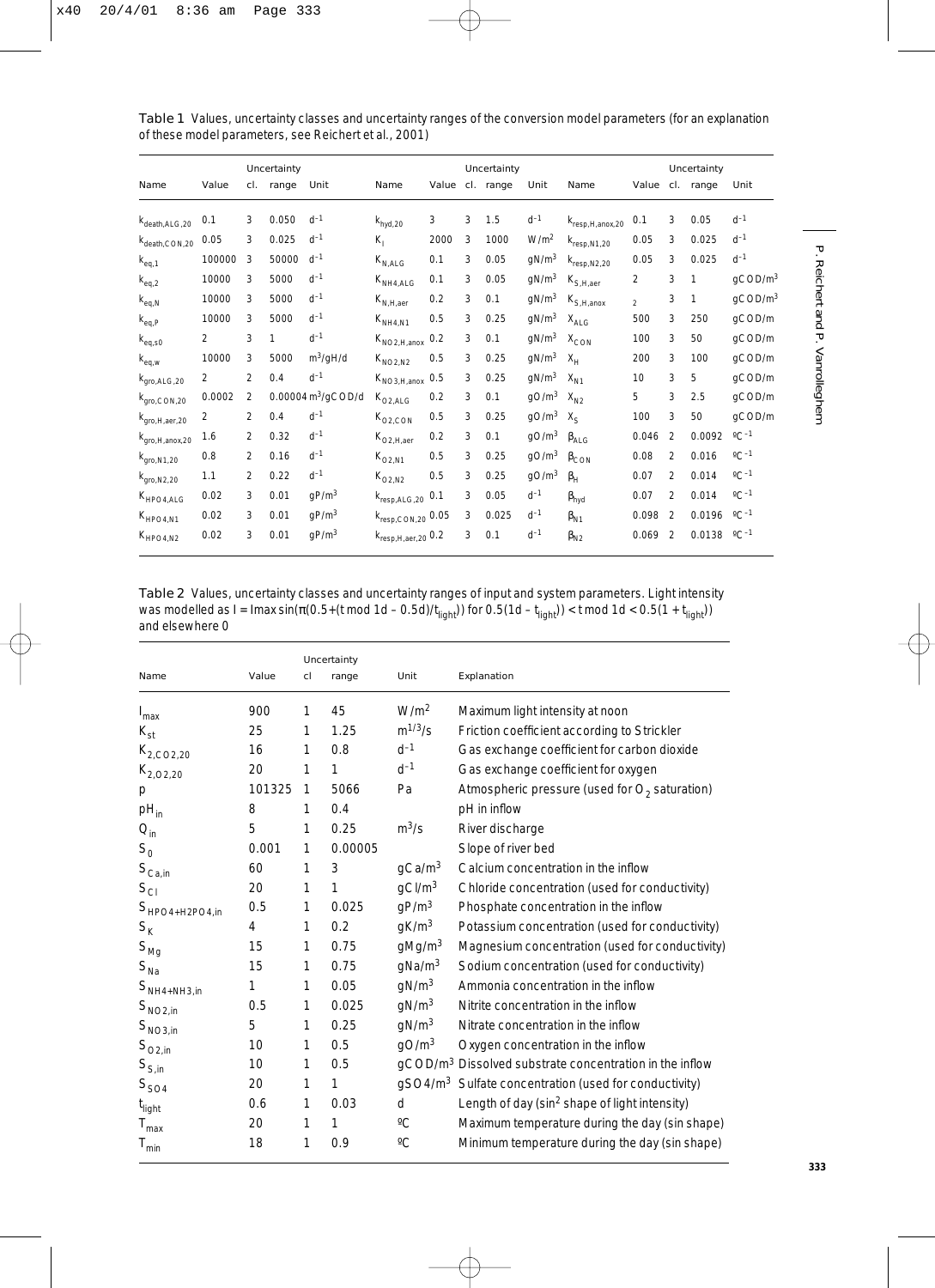Table 3 Experimental layouts 1–7 with the list of variables assumed to be measured at the downstream site and the values of the scales (sc<sub>i</sub>) used to make the outputs non-dimensional. The scales were chosen to be equal to the input concentration at the upstream end of the river reach

|          | Layout 1 Layout 2               | Layout 3                                          | Layout 4                                                  | Layout 5                                                                                 | Layout 6                                                                                 | Layout 7                                                                                                      | sc,                                                                                  |
|----------|---------------------------------|---------------------------------------------------|-----------------------------------------------------------|------------------------------------------------------------------------------------------|------------------------------------------------------------------------------------------|---------------------------------------------------------------------------------------------------------------|--------------------------------------------------------------------------------------|
| $S_{O2}$ | $S_{O2}$<br>$S_{NH4} + S_{NH3}$ | $S_{\Omega2}$<br>$S_{NH4} + S_{NH3}$<br>$S_{NO2}$ | $S_{02}$<br>$S_{NH4} + S_{NH3}$<br>$S_{NO2}$<br>$S_{NO3}$ | $S_{_{O2}}$<br>$S_{NH4} + S_{NH3}$<br>$S_{NO2}$<br>$S_{NQ3}$<br>$S_{HPO4}$ + $S_{H2PO4}$ | $S_{02}$<br>$S_{NH4} + S_{NH3}$<br>$S_{NO2}$<br>$S_{NO3}$<br>$S_{HPO4} + S_{HPO4}$<br>pH | $S_{O2}$<br>$S_{NH4} + S_{NH3}$<br>$S_{NO2}$<br>$S_{NO3}$<br>$S_{HPO4} + S_{HPO4}$<br>pH<br>$S_{\text{cond}}$ | 10 mgO/l<br>1 mgN/l<br>$0.5$ mg N/I<br>5 mgN/l<br>$0.5$ mgP/l<br>8<br>$500 \mu$ S/cm |

we divided the uncertainty ranges of the parameters into three classes: accurately known parameters (class 1), ∆θ*<sup>j</sup>* =5%; very poorly known parameters (class 3), ∆θ*<sup>j</sup>* =50%; and an intermediate class 2 with ∆θ*<sup>j</sup>* =20%. All external and input parameters are assigned to class 1, and all kinetic parameters with exception of growth rates and temperature dependence coefficients (that were assigned to class 2) were assigned to class 3. The class 3 parameters are half-saturation concentrations and specific death and respiration rates that are very poorly known. Uncertainty in stoichiometric coefficients is not considered in the present analysis. Table 1 gives an overview of model parameters (from Reichert *et al.* (2001), with exception of  $K_p$ , that was increased in order to account for the use of water surface instead of *in situ* light intensities), Table 2 on input and system parameters.

Measurement layouts considered in this analysis and scale factors are summarised in Table 3. Upstream inflows are assumed to be constant. The values used are given in Table 2. Downstream measurements according to the experimental layouts listed in Table 3 are assumed to be used for parameter estimation.

# Identifiability analysis

Table 4 shows the results of the identifiability analysis technique described by Brun *et al.* (2001). The table shows the parameters in decreasing order of  $\delta^{msgr}$ . Only those parameters with a δ*msqr* of at least 10% of the maximum of δ*msqr* are retained for further analysis. The first parameter (with highest value of  $\delta^{msgr}$ ) was selected and additional parameters added as long as the value of γ remained below 10. Other parameters were skipped. If γ was close to 10 after adding a new parameter, it was checked if adding a parameter with a slightly smaller value of  $\delta^{msgr}$  led to a significantly smaller value of  $\gamma$ . If this was the case, the other parameter was selected instead. In some cases, as shown for layout 4, the selection of a new parameter was not unique: to the selection in the first column, the parameter  $K<sub>t</sub>$  could be added (second column) or one of the parameters  $X_{\text{CON}}$ ,  $k_{\text{resp,ALG,20}}$  or  $k_{\text{resp,H,aer,20}}$ . The first parameter is more sensitive but leads to a larger value of  $\gamma$  than the second choice.

In Table 5 the results for the determinant technique proposed by Weijers and Vanrolleghem (1997) are summarised. In order to make the application of the determinant technique transparent and comparable to the other technique, the same scaling was used as described by Eqs. (2) and (5). In all cases we obtained parameter sets of given size that contained the parameters identified for the smaller subset sizes. For this reason in Table 5 only the additional parameter is listed in each case. Horizontal lines divide values for γ below 10 (interpreted as identifiable), and below 15 (interpreted as possibly identifiable) from larger values of  $\gamma$  (interpreted as not identifiable). We did not apply the condition number technique also proposed by Weijers and Vanrolleghem (1997) (see Eq. (5)), because we do not expect meaningful results only from the shape of the confidence region without reference to its size and orientation. For the current application, this technique would lead to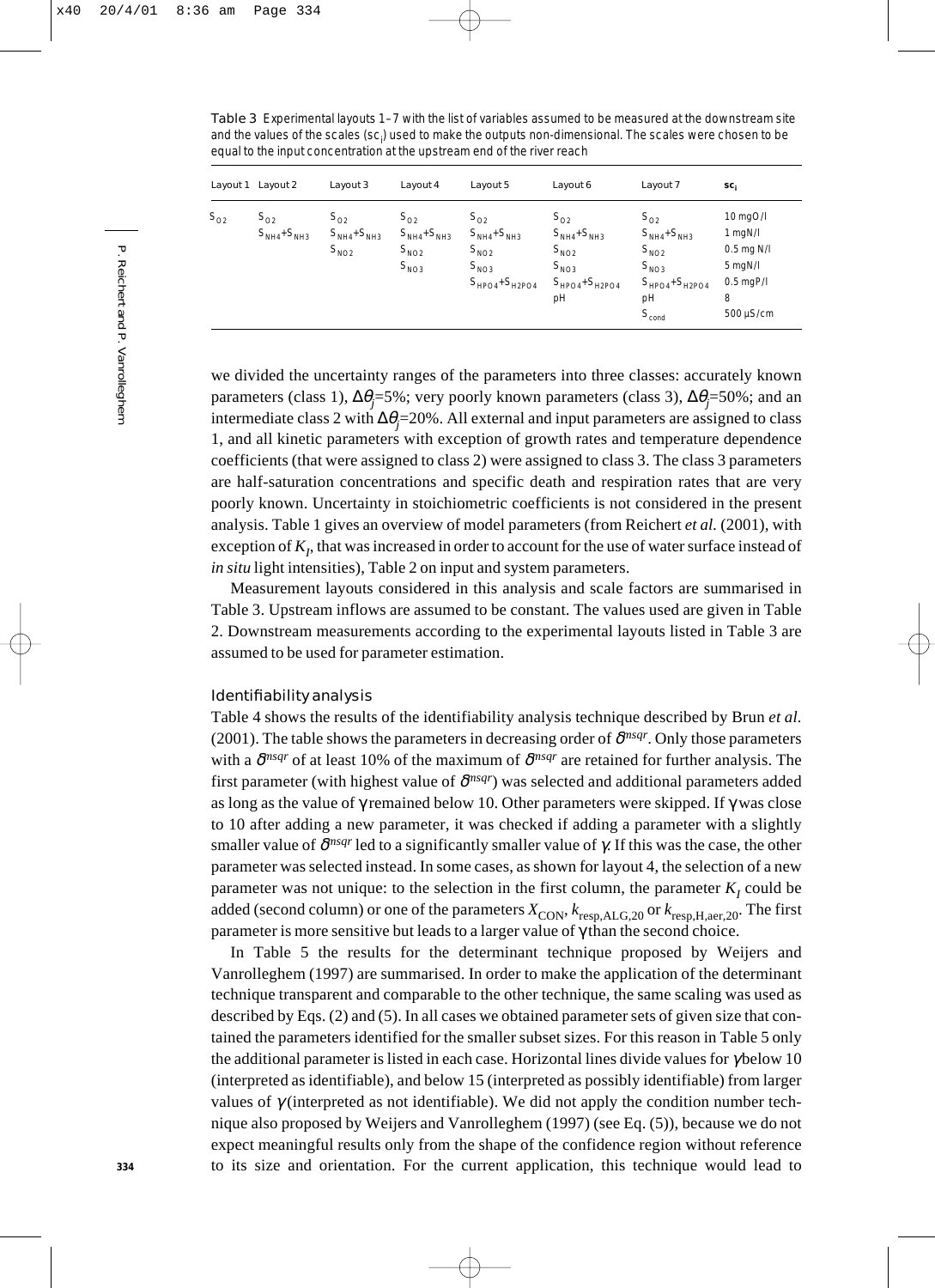Table 4 Results for the values of  $\delta^{\text{msqr}}$  and  $\gamma$  for the experimental layouts 1–4. The layouts 5–7 essentially lead to the same results as layout 4. The row "offset" contains the value of γ corresponding to the selected parameters (marked with "x"). The other values of γ correspond to the set consisting of the marked parameters plus the current one

| Layout 1                         |              |          | Layout 2                |              |          | Layout 3                       |              |              | Layout 4                |              |              |           |                           |  |
|----------------------------------|--------------|----------|-------------------------|--------------|----------|--------------------------------|--------------|--------------|-------------------------|--------------|--------------|-----------|---------------------------|--|
| Offset:                          | <b>Smsqr</b> | γ<br>1.7 | Offset:                 | <b>Smsqr</b> | γ<br>2.2 | Offset:                        | <b>Smsqr</b> | Y<br>2.5     | Offset:                 | <b>Smsqr</b> | γ<br>2.4     | γ<br>10.3 | γ<br>5.5                  |  |
| $X_{\text{Al G}}$                | 0.124        | X        | $X_{N1}$                | 0.119 x      |          | $X_{N2}$                       | 0.126 x      |              | $X_{N2}$                | 0.110 x      |              | X         | x                         |  |
| $K_1$                            | 0.081        | 14.0     | $X_{\text{Al G}}$       | 0.109        | X        | $X_{N1}$                       | 0.116        | $\mathbf{x}$ | $X_{N1}$                | 0.101 x      |              | X         | X                         |  |
| $k_{\text{qro},\text{ALG},20}$   | 0.052        | 197      | $K_1$                   | 0.079        | 13.7     | $K_{NO2.N2}$                   | 0.092        | 53           | $K_{NO2,N2}$            | 0.080 53     |              | 53        | 53                        |  |
| $X_{H}$                          | 0.048        | X        | $k_{\text{qro,ALG,20}}$ | 0.049        | 116      | $X_{\text{ALG}}$               | 0.091        | Х            | $X_{\text{ALG}}$        | 0.080 x      |              | X         | $\mathbf x$               |  |
| $X_{S}$                          | 0.017        | 12.8     | $k_{\text{gro,N1,20}}$  | 0.048        | 355      | K,                             | 0.066        | 13.0         | $K_{1}$                 | 0.058        | 10.3         | X         | 13.9                      |  |
| $X_{N1}$                         | 0.015        | 11.2     | $K_{NH4,N1}$            | 0.047        | 26.9     | $k_{\text{gro,N2,20}}$         | 0.053        | 343          | $k_{\text{qro,N2,20}}$  | 0.046        | 329          | 329       | 333                       |  |
| $k_{\text{qro},\text{H,aer},20}$ | 0.014        | 51       | $X_{H}$                 | 0.038        | X        | $K_{NH4,N1}$                   | 0.047        | 12.7         | $K_{NH4,N1}$            | 0.041        | 12.7         | 13.4      | 12.7                      |  |
| $k_{hyd,20}$                     | 0.014        | 10.9     | $X^{\text{CON}}$        | 0.023        | 43.6     | $k_{\text{qro,N1,20}}$         | 0.047        | 311          | $k_{\text{qro,N1,20}}$  | 0.041        | 301          | 309       | 329                       |  |
|                                  |              |          | $k_{resp, ALG, 20}$     | 0.019        | 116      | $k_{\text{qro},\text{ALG},20}$ | 0.041        | 52           | $k_{\text{qro,ALG,20}}$ | 0.036        | 18.4         | 22.2      | 130                       |  |
|                                  |              |          | $k_{resp,H, aer, 20}$   | 0.018        | 39.7     | $X_{H}$                        | 0.031        | Х            | $X_{H}$                 | 0.027        | $\mathsf{x}$ | X         | x                         |  |
|                                  |              |          | $K_{NH4,ALG}$           | 0.016        | X        | $X_{CON}$                      | 0.019        | 18.6         | $X_{CON}$               | 0.017        | 5.6          | 13.9      | 47.9                      |  |
|                                  |              |          | $X_{S}$                 | 0.012        | 12.3     | $k_{resp, ALG, 20}$            | 0.016        | 19.9         | $k_{resp,ALG,20}$       | $0.014$ 5.5  |              | 13.9      | $\boldsymbol{\mathsf{x}}$ |  |
|                                  |              |          |                         |              |          | $k_{resp,H, aer, 20}$          | 0.015        | 19.1         | $k_{resp, H, aer, 20}$  | $0.013$ 5.4  |              | 14.1      | 64                        |  |
|                                  |              |          |                         |              |          | $K_{NH4,ALG}$                  | 0.013        | Х            | $K_{NH4,ALG}$           | 0.012 x      |              | x         | x                         |  |

Table 5 Parameter sets with the largest value of of all parameter subsets of given size together with the values of <sup>2</sup> √det and γ for layouts 1 to 4. Again layouts 5–7 essentially lead to the same results as those for layout 4

| <b>Setsize</b> | Layout 1            |          |          |                  | Layout 2          |          | Layout 3          |          |          |                  | Layout 4          |          |  |  |
|----------------|---------------------|----------|----------|------------------|-------------------|----------|-------------------|----------|----------|------------------|-------------------|----------|--|--|
|                | new par.            | $2m$ det | $\gamma$ | New par.         | $\sqrt[2m]{\det}$ | $\gamma$ | New par.          | $2m$ det | $\gamma$ | New par.         | $\sqrt[2m]{\det}$ | $\gamma$ |  |  |
| 1              | $X_{\text{ALG}}$    | 0.57     | 1.0      | $X_{N1}$         | 0.77              | 1.0      | $X_{N2}$          | 1.00     | 1.0      | $X_{N2}$         | 1.01              | 1.0      |  |  |
| 2              | $X_{H}$             | 0.31     | 1.7      | $X_{\text{ALG}}$ | 0.74              | 1.0      | $X_{N1}$          | 0.88     | 1.5      | $X_{N1}$         | 0.90              | 1.4      |  |  |
| 3              | $K_1$               | 0.15     | 14.0     | $X_{H}$          | 0.47              | 1.6      | $X_{\text{Al G}}$ | 0.82     | 1.5      | $X_{\text{ALG}}$ | 0.83              | 1.5      |  |  |
| $\overline{4}$ | $X_{N1}$            | 0.079    | 15.2     | $K_{NH4,ALG}$    | 0.30              | 2.2      | $X_H$             | 0.57     | 1.8      | $X_H$            | 0.58              | 1.8      |  |  |
| 5              | $k_{\text{hvd},20}$ | 0.050    | 18.2     | $K_{1}$          | 0.21              | 13.7     | $K_{NH4,ALG}$     | 0.38     | 2.5      | $K_{NH4,ALG}$    | 0.39              | 2.4      |  |  |
| 6              | $K_{NH4,ALG}$       | 0.029    | 26.8     | $K_{NH4,N1}$     | 0.13              | 27.6     | $K_{1}$           | 0.28     | 13.0     | KI               | 0.30              | 10.3     |  |  |
| $\overline{7}$ |                     |          |          |                  |                   |          | $\rm K_{NH4,N1}$  | 0.21     | 15.2     | $K_{NH4,N1}$     | 0.22              | 13.4     |  |  |
| 8              |                     |          |          |                  |                   |          | $K_{NO2,N2}$      | 0.14     | 94.1     | $X_{CON}$        | 0.17              | 14.8     |  |  |
| 9              |                     |          |          |                  |                   |          |                   |          |          | $K_{NO2,N2}$     | 0.13              | 93.5     |  |  |

significantly different results as the two other techniques; e.g. growth rates would be selected instead of bacterial concentrations although they have a smaller prior uncertainty and similar sensitivity functions). Such deviating results were also found in the subset selections performed on ASM1 by Weijers and Vanrolleghem (1997).

Note that the subset selection results presented in Tables 4 and 5 are remarkably similar. This means that the determinant technique makes a similar weighting of the two criteria  $\delta$ and  $\gamma$  as the systematic application of the technique by Brun *et al.* (2000). In other words, the determinant criterion can be used as a simple technique that could allow automation of this selection procedure. Parameter sets with slightly lower values of the determinant would represent alternative identifiable parameter sets (not shown in the table).

The results clearly show how the size of the identifiable parameter subset increases with additional measurements for layouts 1–3 (from 2–3 to 5–8). However, the addition of four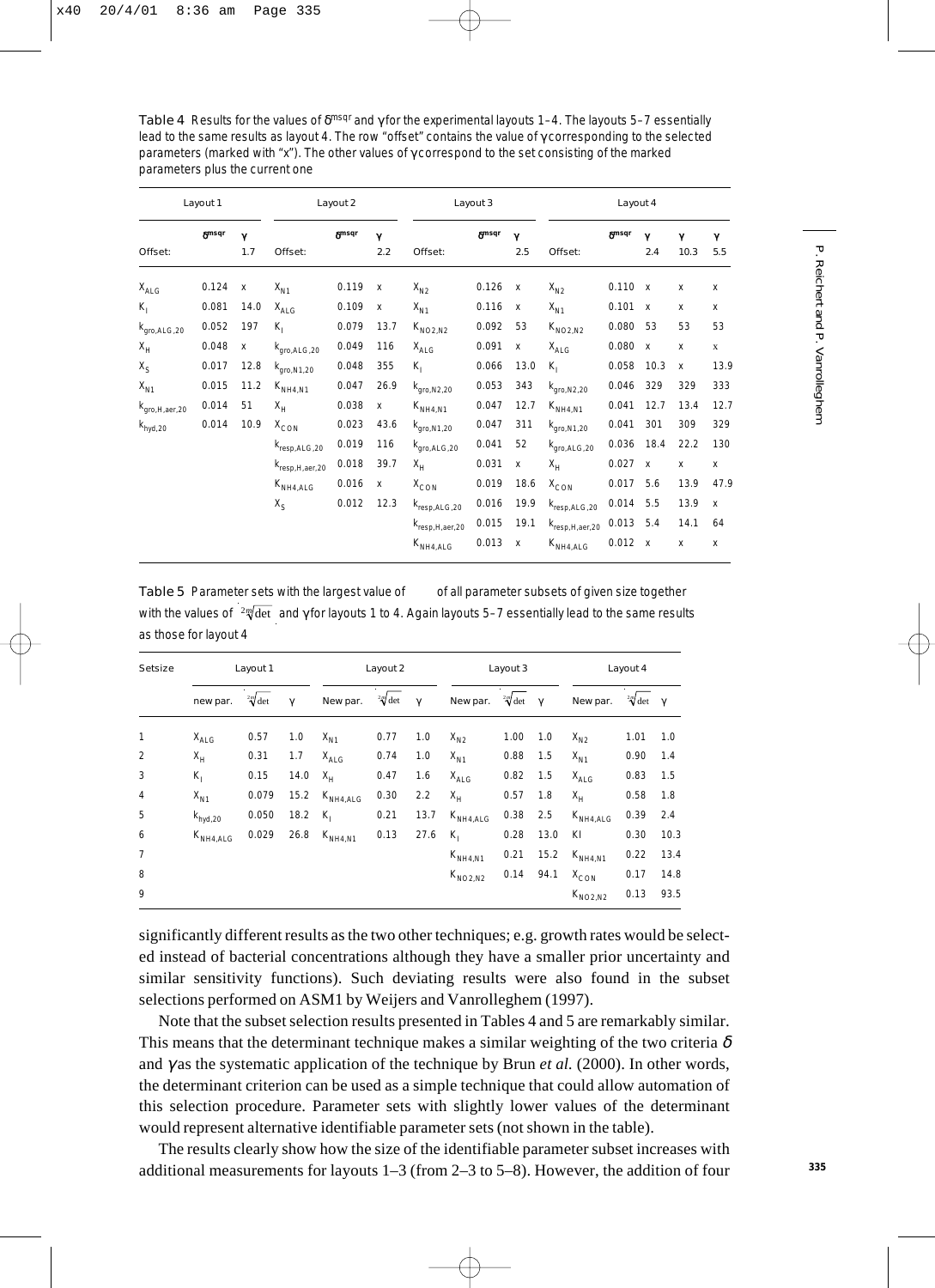more measured variables in the layouts 4–7 does only to a very small degree increase the size of the identifiable parameter subset. The essential parameters identifiable from the data are bacteria and algae concentrations responsible for primary production, nitrification (2 steps) and respiration. In addition, depending on the parameter values and the measurement accuracy, some half-saturation concentrations may be identifiable.

These poor identifiability results are not very astonishing because the dominating processes can be described by 5–8 parameters and are identifiable from oxygen, ammonia and nitrite measurements. The dominating processes in the studied river are primary production, respiration and two nitrification steps. The additional measurements give information on process stoichiometry, which was assumed to be known in the present application. The results from the identifiability analysis imply that a large effort is necessary in collecting highly informative dynamic data in order to make a calibration of RWQM1 possible. Experimental design techniques (Vanrolleghem *et al.*, 1999) may support the design of adequate measuring campaigns.

# Uncertainty analysis

Figure 1 shows model predictions and uncertainty estimates using prior uncertainties from Tables 1 and 2 and assuming zero uncertainty for the five identifiable parameters. With the exception of nitrite, the uncertainty bounds using linear error propagation are not extremely different from those based on Monte Carlo simulation. Estimation of the five identifiable parameters leads to a significant reduction in prediction uncertainty. However, prediction



Figure 1 Downstream (after 10 km) model results (thick solid line) and uncertainty ranges: 95% prior uncertainty estimates with linear error propagation (outer dashed lines), 95% prior uncertainty estimates for lognormal distributions calculated by Monte Carlo simulation (thin solid lines), and 95% uncertainty estimates (inner dashed lines) calculated with linear error propagation assuming no uncertainty for the 5 identifiable parameters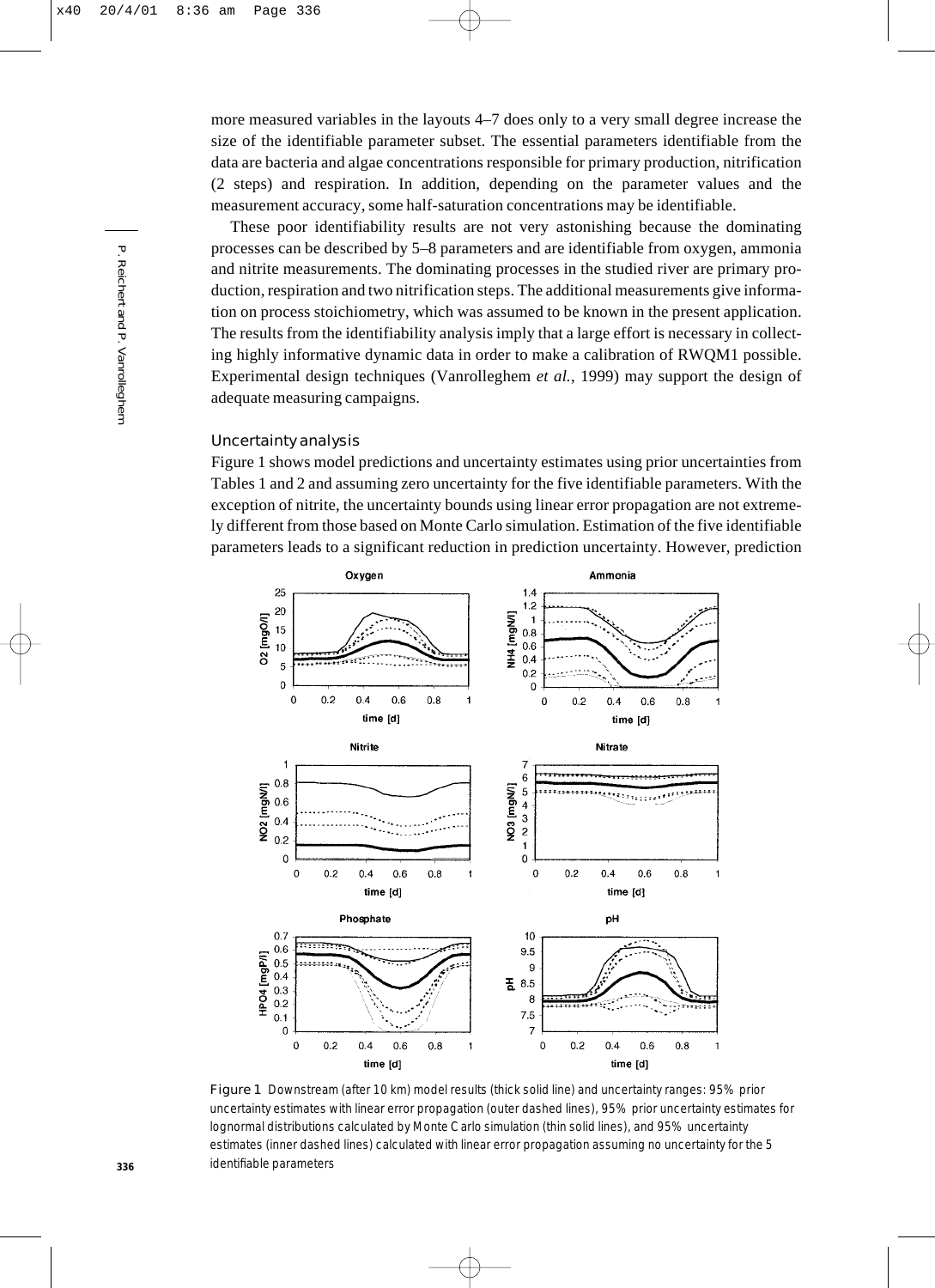uncertainty still remains very large (with the exception of nitrate that is not significantly affected by the conversion processes).

# Conclusions

Both identifiability analysis techniques used in this study can easily be used and lead to nearly the same results. The collinearity index used by Brun *et al.* (2000) seems to be a sensitive indicator of nonidentifiability. The determinant of the Fisher information matrix used by Weijers and Vanrolleghem (1997) seems to be an excellent ranking tool for identifiable parameter sets. However, it can only be used if results and parameters are carefully made nondimensional. The scaling factors used for this purpose should always be reported.

Measurements of oxygen, ammonia and nitrite over a few days in a rather steady state river system where the only dynamics are induced by the diurnal variation in light intensity lead to the identifiability of only about 5–6 kinetic parameters of a simplified version of the river water quality model no. 1. The parameters that could be identified are the biomass densities (assumed to be constant) and some half-saturation concentrations. The availability of data on nitrate, phosphate, pH, dissolved ions and conductivity does not significantly increase the number of identifiable kinetic parameters (5–8) for the boundary conditions used in this study. Nevertheless, such measurements are useful in order to identify stoichiometric parameters and to test the model structure (which was assumed to be correct in the present analysis). More information can only be gained by improved experimental designs, for instance under more dynamic conditions and/or with more difficult measurements, such as the quantification of benthic biomass. Also, microcosm experiments in the laboratory may yield additional information to support the calibration of the RWQM1. An uncertainty analysis of model results based on rough estimates of prior uncertainties revealed a very large uncertainty in model predictions, which could only partially be decreased with the measurements described above.

The result obtained in this simple, hypothetical case study challenges the use of complicated river water quality models as quantitative predictive tools without comprehensive and well-designed measuring campaigns. In particular, more knowledge on the dynamics of benthic biomass is necessary; an aspect that was not even considered in this study. Despite of those problems, the models may still be useful as knowledge archives, for didactical purposes and for qualitative or short-term predictions.

## Acknowledgements

We thank Stefan Weijers for some clarifications on the technique described in Weijers and Vanrolleghem (1997). This research was partially conducted in the framework of the research project G.0102.97 of the Fund for Scientific Research, Flanders, Belgium.

## References

Beck, M.B. (1999). Coping with ever larger problems, models, and data bases*. Wat. Sci. Tech.,* 39(4), 1–11.

Belsley, D.A. (1991). *Conditioning Diagnostics – Collinearity and Weak Data in Regression.* Wiley, New York.

- Borchardt, D. and Reichert, P. (2001). River water quality model no. 1 (RWQM1): Case study I. Compartmentalization approach applied to oxygen balances in the river Lahn (Germany)*. Wat. Sci. Tech.,* **43**(5), 329–338.
- Brun, R., Reichert, P. and K¸nsch, H.-R. (2001). Practical identifiability analysis of large environmental simulation models. *Wat. Res. Res*., in print.
- Brun, R., Kühni, M., Siegrist, H.R., Gujer, W. and Reichert, P. (2001). *Practical identifiability of ASM2d with multicomponent time series data at operational WWTP scale*, to be published.
- Hammersley, J.M. and Handscomb, D.C. (1964). *Monte Carlo Methods*. Spottiswoode, Ballantyne and Co, London.